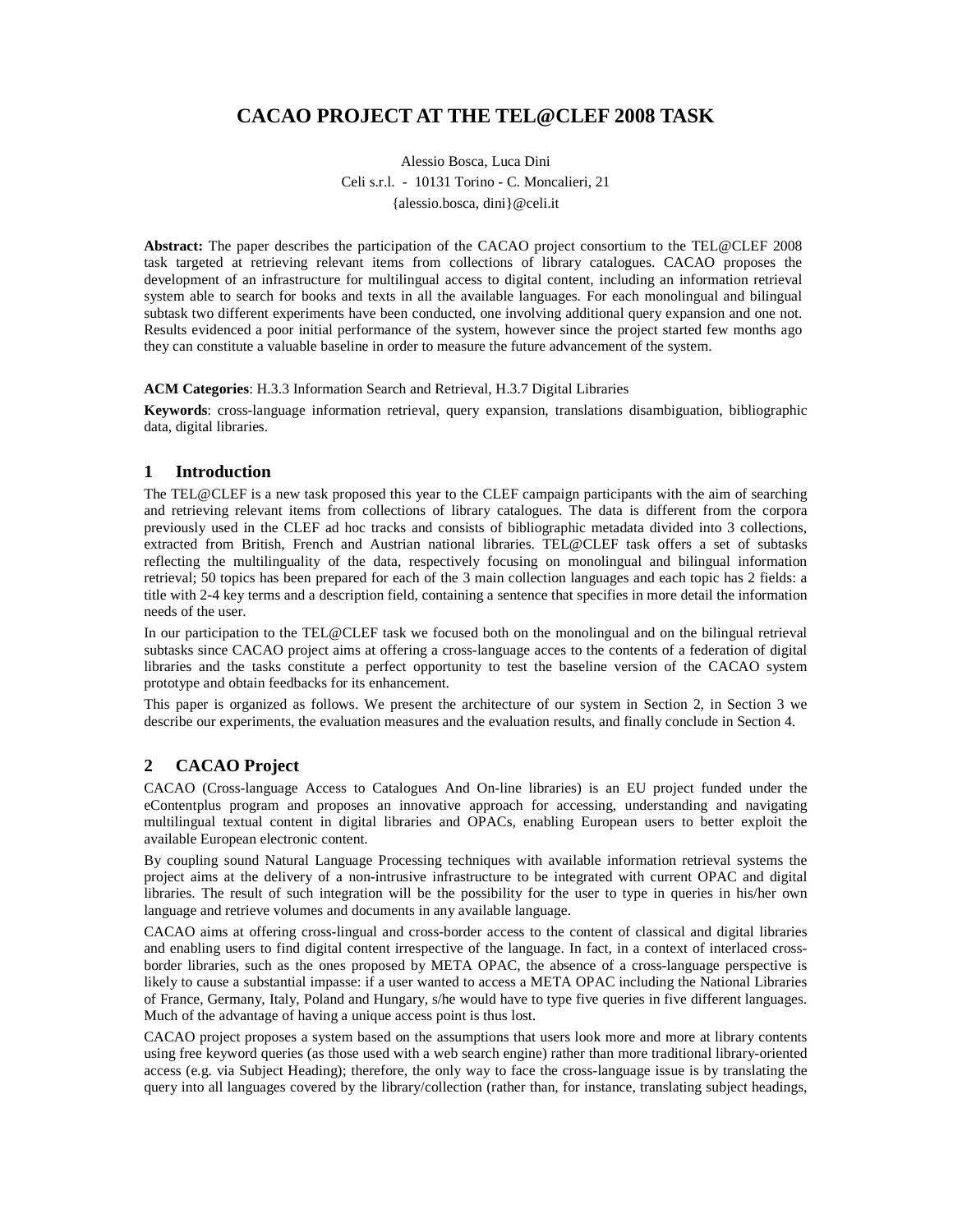as in the MACS approach, https://macs.vub.ac.be/pub/). The system will then yield results in all desired languages.

Validation is another important aspect in the project: all CACAO core technologies are indeed sound, but they have never been massively deployed in the field of digital libraries. CACAO aims at crossing the chasm between sound innovation and adoption by library institutions for real life purposes.



## **2.1 Architecture Overview**

**Figure 1 - CACAO architecture** 

CACAO proposes the development of an infrastructure for multilingual access to digital content, including an information retrieval system able to search for books and texts in all the available languages. The core of the search engine takes advantage of information contained in existing catalogues and texts of the digital libraries that is enriched by means of NLP techniques such as word sense disambiguation and named entities recognition. The goal of such integration is to avoid confusing the user by providing irrelevant results due to bad translations and thus enabling a better access to the digital content.

The general architecture of the Cacao system could be summarized as the result of the interactions of few functional subsystems, coordinated by a central manager and reacting to external stimuli represented by end users queries:

- **Harvesting** subsystem is in charge of collecting data from digital libraries, abstracting from the multiplicity of standards and protocols, and storing them into a repository.
- **Corpus Analysis** subsystem performs specific analysis on the data collected from libraries and infers new information used to support query processing and resource retrieval (e.g. query expansion, terms disambiguation,..).
- **Web Services** subsystem represents third party software providing specific services (e.g. linguistic analysis, translations,..).
- **Query Processing** subsystem: a set of components is devoted to process the original monolingual user query, transforming and enriching it by means of translations and expansions.

#### **3 Experiments Description**

For each monolingual and bilingual subtask two different experiments have been conducted, one involving additional query expansion and one not; in the following subsections the experiments set-up, topic processing and experimental results are described.

#### **3.1 Experiments Set-up**

In order to acquire the metadata of TEL@CLEF collections into the CACAO system, GoNetwork s.r.l. (one of the CACAO partners) deployed a specific harvester module for importing the XML corpus documents. The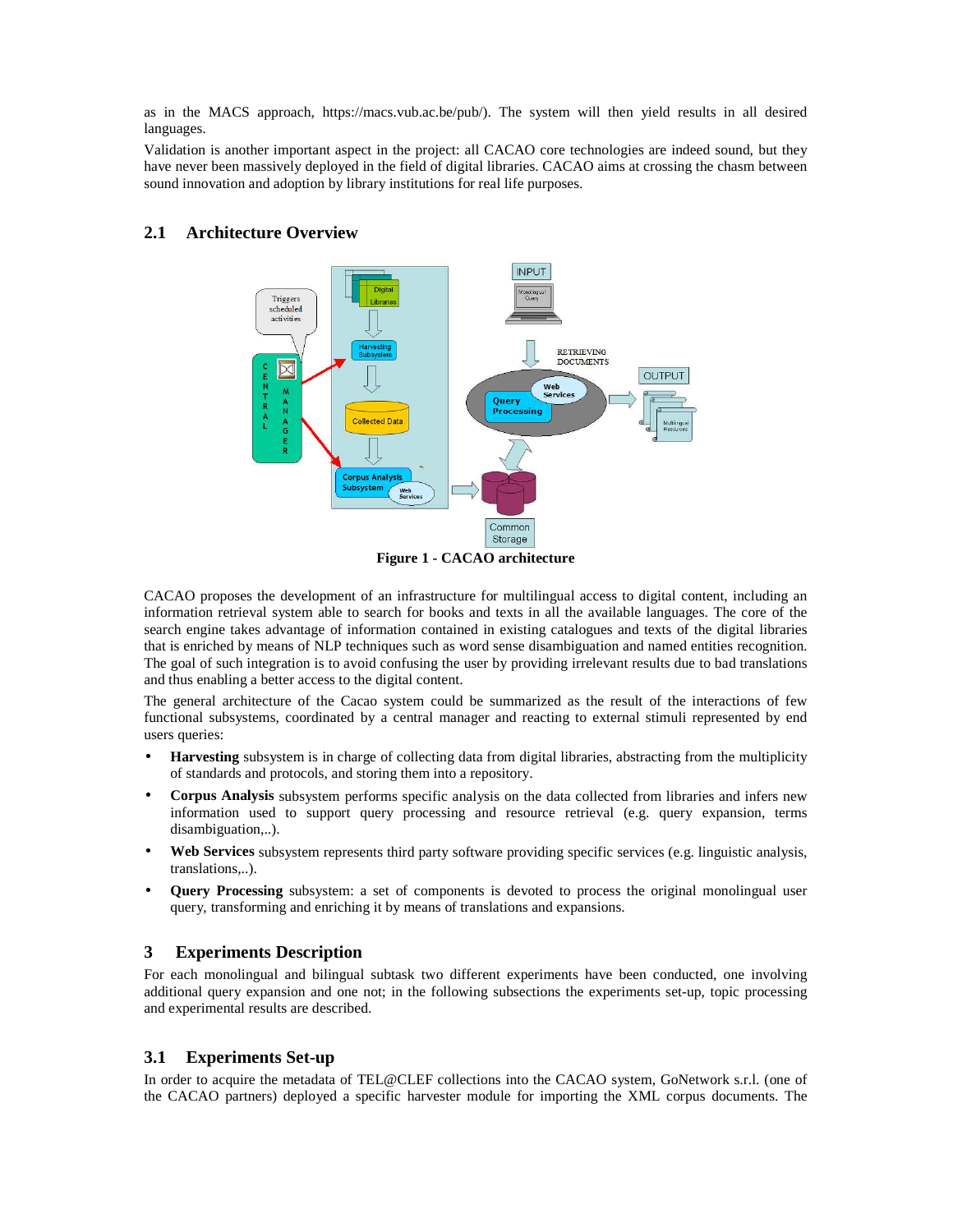textual information contained in the *dc:subject*, *dc:title* and *dc:dexcription* has been lemmatised using the XIP incremental parser from XEROX (see [1]) and all the data has been then indexed using the Lucene open source engine (see [4]).

By means of lexical semantics technologies (we exploited Random Indexing approach, see [2]) a corpus based word space model has been created for each of the TEL@CLEF collections; these word space resources have been used by the CACAO system as a means to disambiguate the candidate translations and for query expansion purposes.

## **3.2 Topics Processing**

The approach adopted by CACAO system for dealing with user queries is based on the free keywords search; therefore while the title field of TEL topics already fitted this model, the description field has been processed in order to extract a set of relevant keywords from the sentence. For this purpose a simple keyword extractor module has been used for each of the main languages present in the corpus (English, French and German).

Each description sentence has been analysed in order to extract two different kinds of information, one representing the content type of the items to be retrieved (as novels, poetry or photo collections) and the other conveying additional detail on user interests.

The keywords retrieved in this process have been lemmatised and the system assigned different weight to them according to their frequency in both of the topic fields (title and description). In the lemmatisation process named entities were also identified, as they have been treated differently from common keywords with respect to translation to target languages. According to the subtasks (monolingual or bilingual) the keywords were translated to the target language or directly submitted to the Lucene search engine.

The translation process exploited internal resources (inter-lingual indexes or bilingual dictionaries) and online dictionaries as Ergane (see [3]); the so-obtained translation candidates have been disambiguated using the corpus based semantic vectors, computed by the CACAO system on the collections metadata (see subsection 3.1) and according the following approach.

As a first step the system automatically groups keywords in sets of semantically related terms by comparing their similarity, defined as the cosine of the angle between the vector representations of the terms. This process allows the system to group together all the keywords bearing a common meaning; then the translation candidates of each keywords group are analysed in order to prune away all the elements with a low similarity with the center of the translation group, computed as the sum of the vector representation of terms (a variation of the algorithm proposed by [5]).

Experiments involving query expansion enriched the keywords groups (either in the original or in the target language) exploiting the corpus based semantic vectors by adding the *N* nearest neighbours of each group center (not already present in the keyword set), where the actual value of *N* depended on the cardinality of the keyword group.



**Figure 2 - Topic Processing**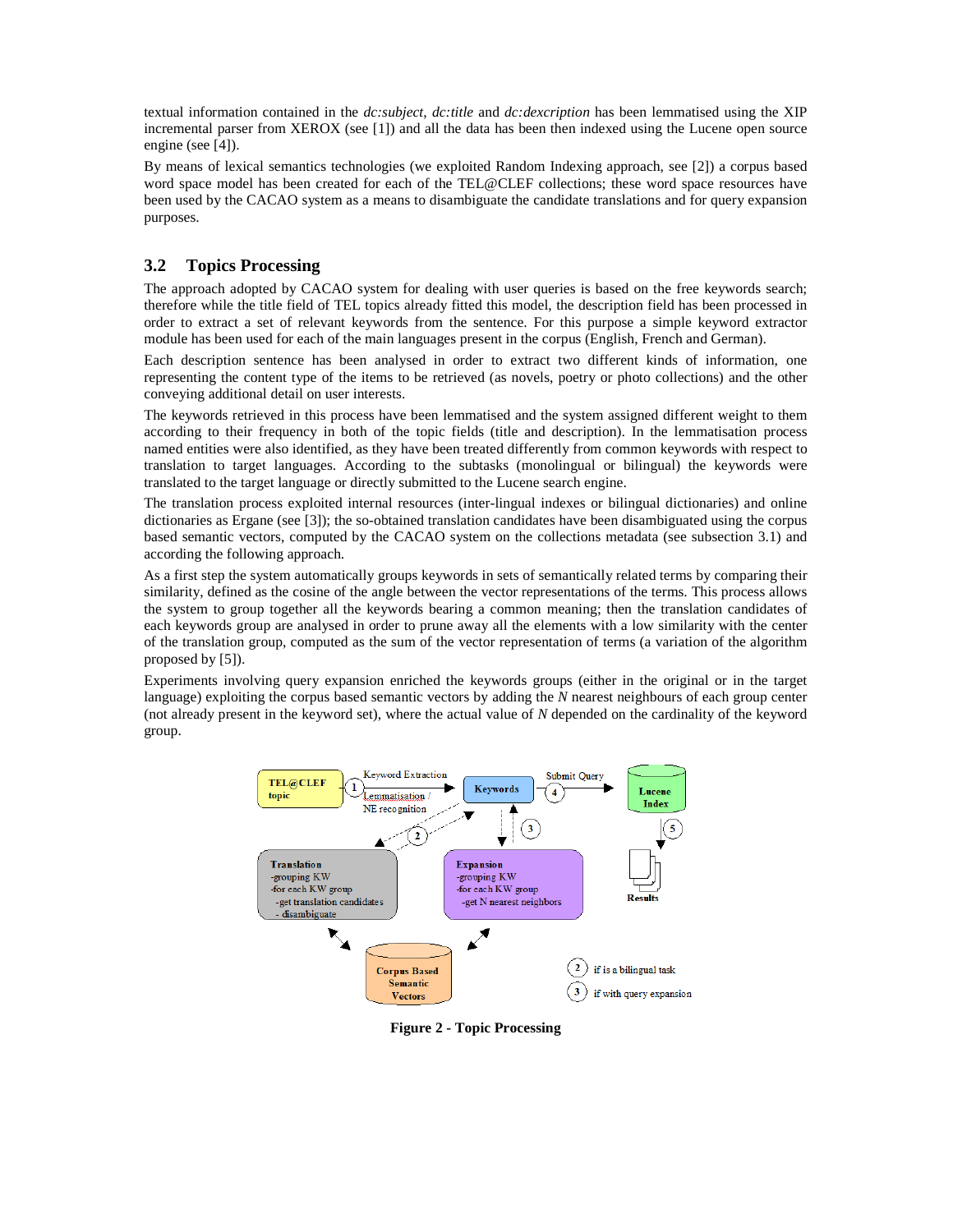## **3.3 Submitted Runs and Evaluation Results**

We submitted two runs for each monolingual and bilingual subtask for each target language for a total of 18 runs. The results of these experiments are provided in the following tables where results are separated for target language.

| <b>Run ID</b>       | <b>Source</b><br>Language | <b>MAP</b> | Average<br><b>Precision</b> | <b>Relevant Docs</b> | Relevant<br><b>Docs</b><br>retrieved |
|---------------------|---------------------------|------------|-----------------------------|----------------------|--------------------------------------|
| CacaoEngEngPlain    | en                        | 17.27%     | 0.173                       | 50.66                | 32.5                                 |
| CacaoEngEngExpanded | en                        | 13.30%     | 0.133                       | 50.66                | 28,82                                |
| CacaoFreEngPlain    | fr                        | 5.75%      | 0.058                       | 50.66                | 13.98                                |
| CacaoFreEngExpanded | fr                        | 4.35%      | 0.044                       | 50.66                | 12.6                                 |
| CacaoGerEngPlain    | de                        | 4.89%      | 0.049                       | 50.66                | 12.54                                |
| CacaoGerEngExpanded | de                        | 4.61%      | 0,046                       | 50,66                | 11,78                                |

|  |  | Table 1- Target Language: English |  |
|--|--|-----------------------------------|--|
|--|--|-----------------------------------|--|

| <b>Run ID</b>       | <b>Source</b><br>Language | <b>MAP</b> | Average<br><b>Precision</b> | Relevant<br><b>Docs</b> | <b>Relevant Docs</b><br>retrieved |
|---------------------|---------------------------|------------|-----------------------------|-------------------------|-----------------------------------|
| CacaoFreFrePlain    | fr                        | 16.97%     | 0.17                        | 26.78                   | 14.84                             |
| CacaoFreFreExpanded | fr                        | 12.98%     | 0.13                        | 26.78                   | 13,4                              |
| CacaoEngFrePlain    | en                        | 6.78%      | 0.068                       | 26.78                   | 9.02                              |
| CacaoEngFreExpanded | en                        | 5.51%      | 0.055                       | 26.78                   | 8.24                              |
| CacaoGerFrePlain    | de                        | 1.93%      | 0.019                       | 26.78                   | 1.72                              |
| CacaoGerFreExpanded | de                        | 1,53%      | 0.015                       | 26,78                   | 1,64                              |

|  |  | Table 2- Target Language: French |  |
|--|--|----------------------------------|--|
|--|--|----------------------------------|--|

| <b>Run ID</b>       | <b>Source</b><br>Language | <b>MAP</b> | Average<br><b>Precision</b> | <b>Relevant</b><br><b>Docs</b> | <b>Relevant Docs</b><br>retrieved |
|---------------------|---------------------------|------------|-----------------------------|--------------------------------|-----------------------------------|
| CacaoGerGerPlain    | de                        | 11,46%     | 0.115                       | 32.74                          | 16,39                             |
| CacaoGerGerExpanded | de                        | 9.42%      | 0.096                       | 32.74                          | 15,56                             |
| CacaoEngGerPlain    | en                        | 4.25%      | 0.043                       | 32.74                          | 9.78                              |
| CacaoEngGerExpanded | en                        | 3.43%      | 0.034                       | 32.74                          | 8.68                              |
| CacaoFreGerPlain    | fr                        | 4.04%      | 0.04                        | 32.74                          | 6.5                               |
| CacaoFreGerExpanded | fr                        | 3.18%      | 0,032                       | 32,74                          | 5,94                              |

**Table 3- Target Language: English** 

## **4 Conclusion**

CACAO project has started only few months ago and despite the early stage of development of the system prototype the consortium decided to participate to the TEL task of the CLEF campaign in order to asses a baseline of the system and hence measure the advancement of the system during the project timeline.

Compared to other participants the experimental results evidenced a poor initial performance of the CACAO system; however such poor performance is partly due to a misinterpretation of the task: we in fact assumed that the task was *completely* partitioned according to languages. Therefore when performing a bilingual subtask (i.e. the task DE->FR on the TEL data of BNF, the French National Library) we assumed that only the elements in the target language should be retrieved, while the golden standard over which evaluation was performed actually